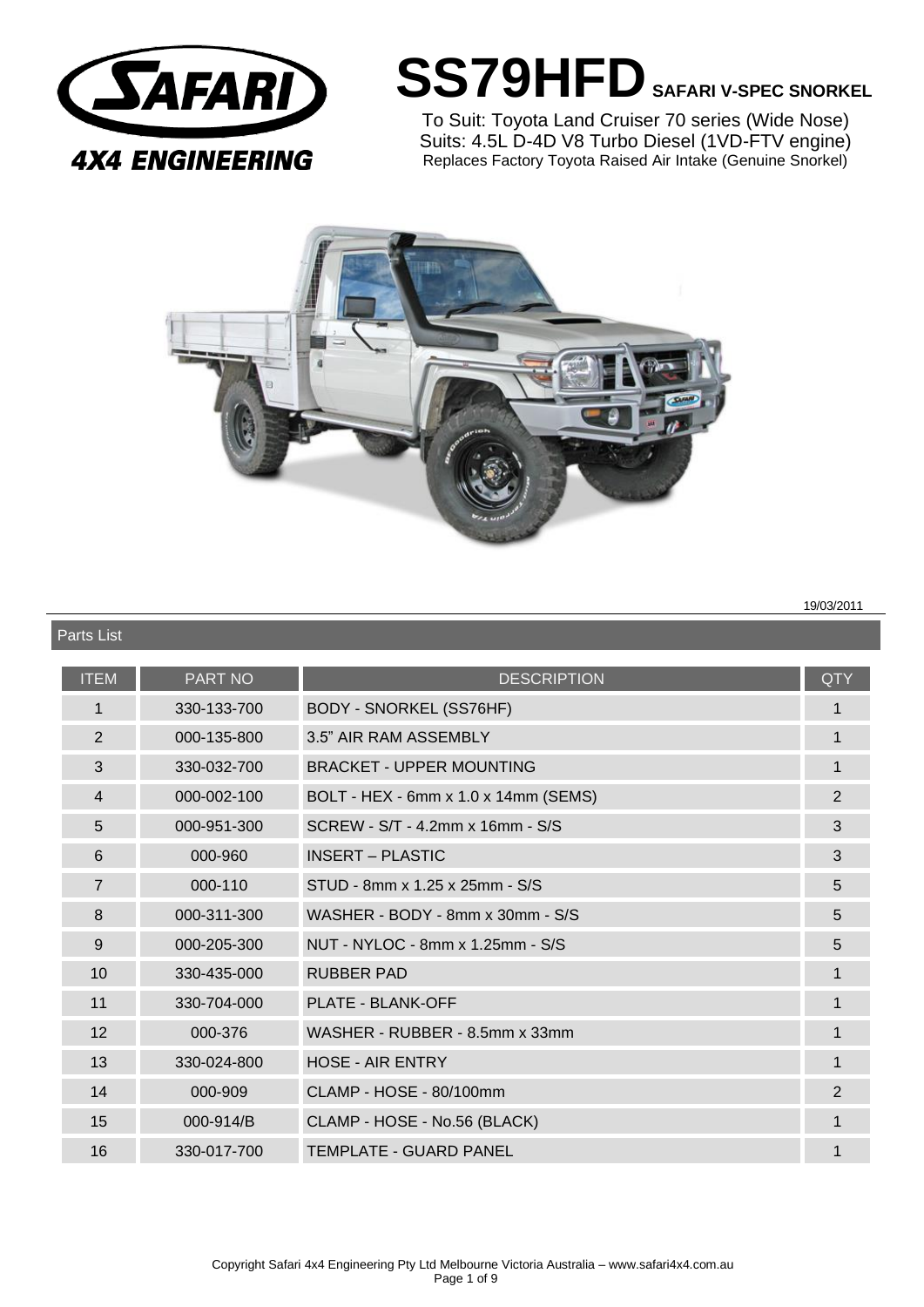

**SS79HFDSAFARI V-SPEC SNORKEL**

To Suit: Toyota Land Cruiser 70 series (Wide Nose) Suits: 4.5L D-4D V8 Turbo Diesel (1VD-FTV engine) Replaces Factory Toyota Raised Air Intake (Genuine Snorkel)

**Installation Guide** 

|                | Fitment to:<br><b>Right Hand Side</b><br><b>Fitting Time:</b><br>150 min                                                                                                                                                                     | <b>Special Tools:</b><br>86mm Hole saw<br><b>Masking Tape</b><br>$\bullet$<br>Touch-up Paint<br><b>Body Saw (Reciprocating)</b><br>$\bullet$<br>Prep-wash<br><b>Step Drill</b><br>$\bullet$<br>Loctite 243 (Thread Lock)<br>Sikaflex 227 Adhesive Sealant<br>$\bullet$<br>6.5mm Drill Bit<br>$\bullet$<br>Prior to commencing the installation, it is the installer's responsibility to verify that all<br>components and particularly the guard panel template (Item 16) are correct. |  |  |  |
|----------------|----------------------------------------------------------------------------------------------------------------------------------------------------------------------------------------------------------------------------------------------|----------------------------------------------------------------------------------------------------------------------------------------------------------------------------------------------------------------------------------------------------------------------------------------------------------------------------------------------------------------------------------------------------------------------------------------------------------------------------------------|--|--|--|
| 1              | Remove the following in accordance with the factory service manual:<br>Air Cleaner Assembly<br>$\bullet$                                                                                                                                     |                                                                                                                                                                                                                                                                                                                                                                                                                                                                                        |  |  |  |
| $\overline{2}$ | Remove and discard the<br>Factory Toyota Raised Air<br>Intake components<br>(shown).<br>The following hardware<br>must be retained, two A-<br>pillar bracket mounting<br>bolt assemblies and the<br>rear mounting bolt<br>assembly as shown. | LAVOURUSER<br><b>TTTP4</b><br>P 7 9<br>ĸ1<br>Retain                                                                                                                                                                                                                                                                                                                                                                                                                                    |  |  |  |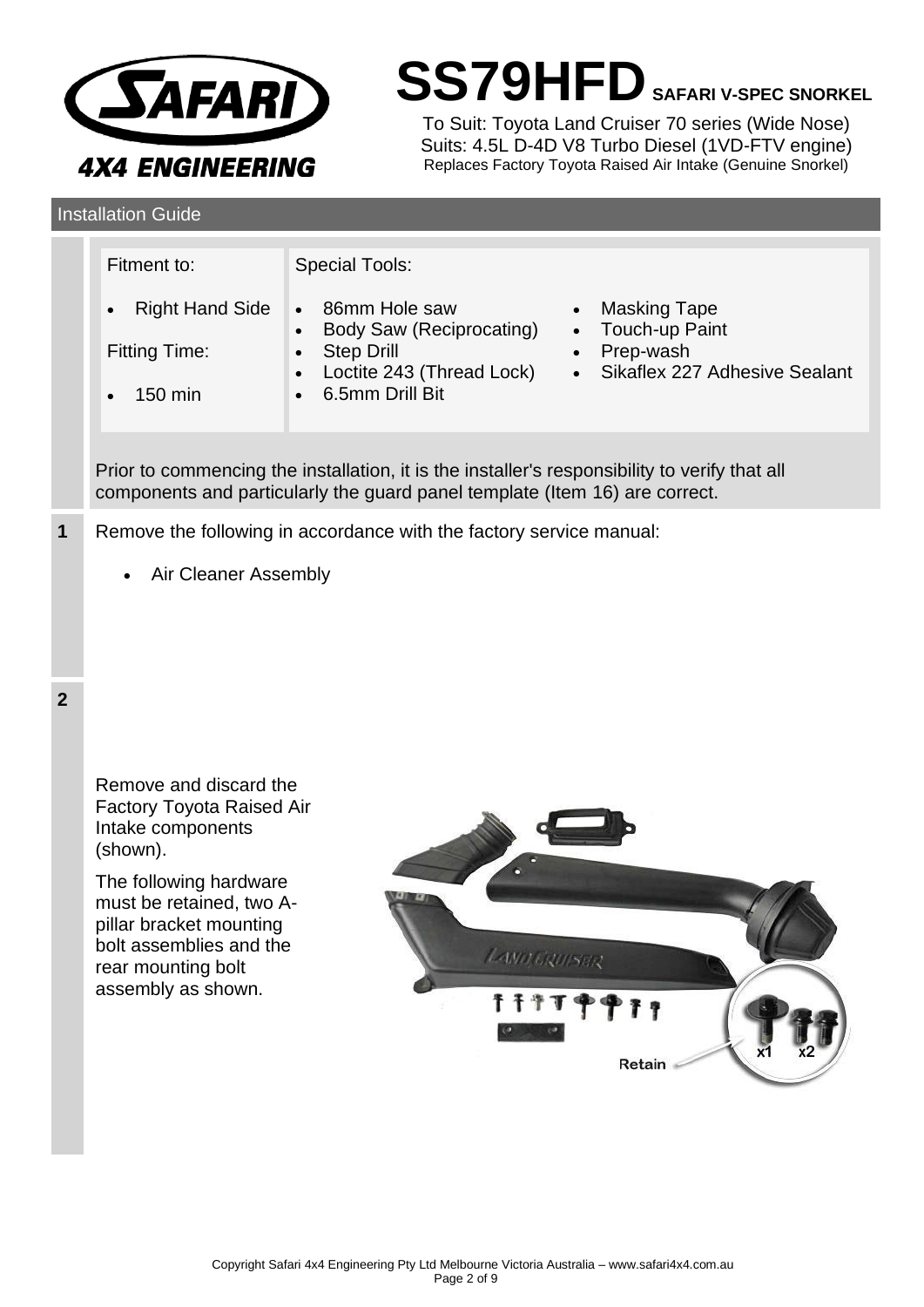The two factory mounting nut assemblies shown, which are spot welded to the inside of the guard panel must be removed.

Drill a pilot hole in the centre of each spot weld retaining the mounting nut assemblies to the guard panel, use a 6.5mm drill bit to drill out the spot welds.

Use a small pry bar or flat blade screwdriver to break the spot welds from the guard panel and remove the mounting nut assemblies.



**Drill Spot Welds** 

**4**

Cover the main hole in the guard panel with masking tape.

Align the guard panel template (item 16) to rear and upper edges of the right hand guard panel.

Tape the template to the guard panel with masking tape, mark all five mounting hole positions the two hole saw centres and the upper and lower cut out sections with a felt tip pen.

Remove the template.

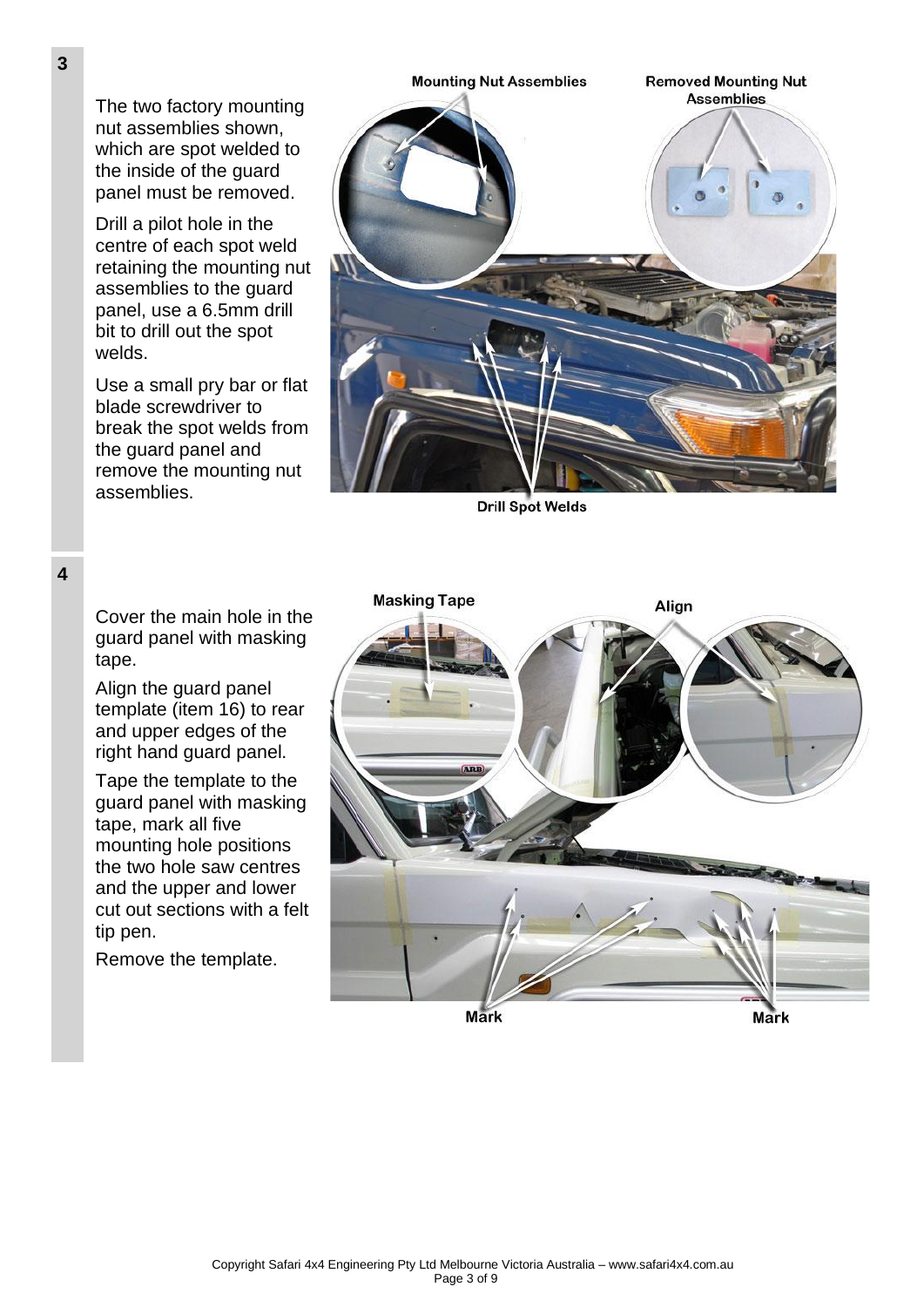Align the 86mm hole saw centrally over the marked hole saw centre positions, mark around the outside of the hole saw with a felt tip pen as shown.





**Removed Section of Guard Panel** 



Drill a pilot hole for each of the marked hole positions.

Use a step drill to drill the five mounting hole positions to 16mm diameter.

Deburr and paint all holes to prevent rust.



**6**

**7**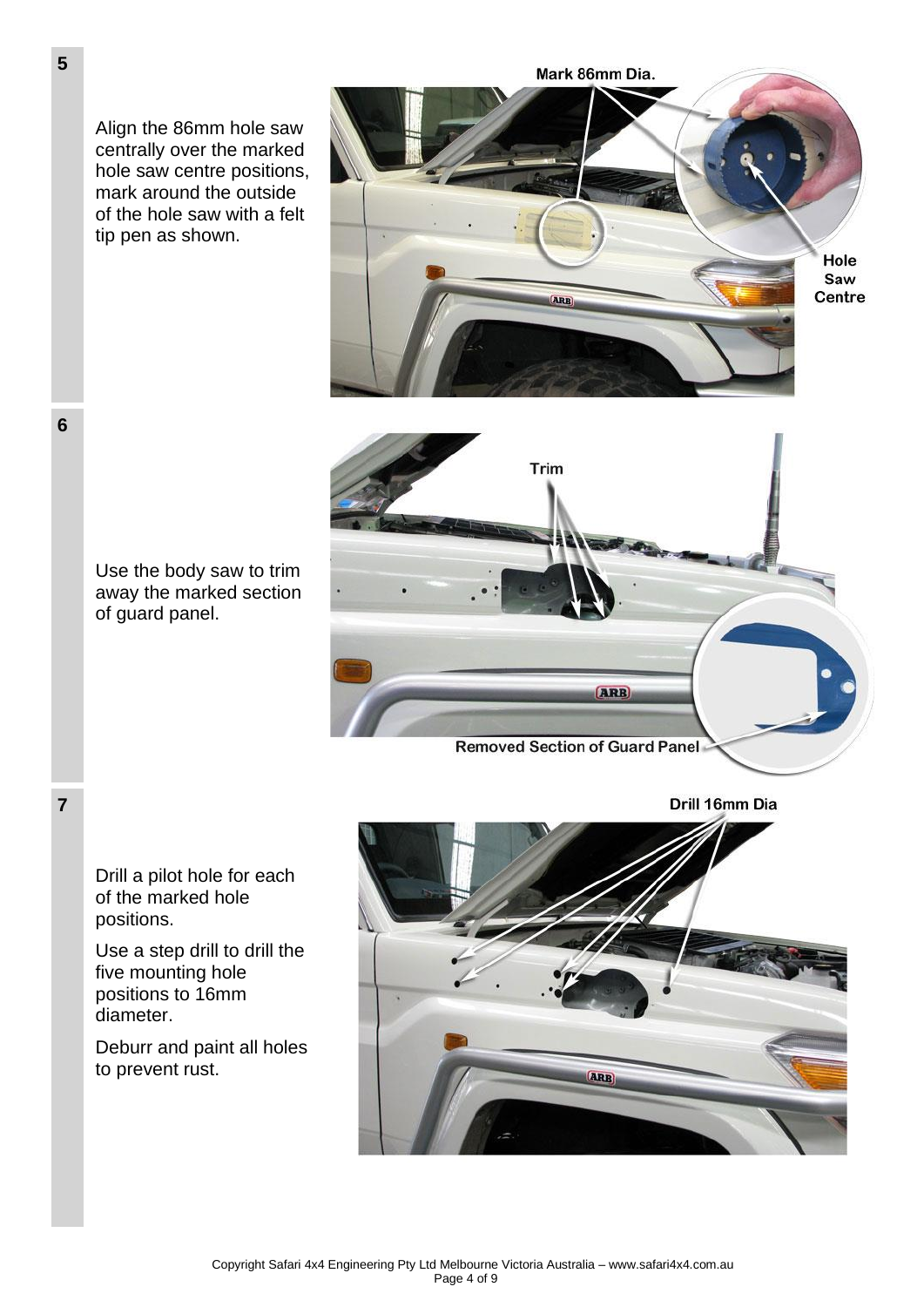### **NEW ZEALAND INSTALLATIONS ONLY** :

Safari have developed 2 methods of Snorkel A pillar attachment, for the conventional method please proceed with the current document alternatively please see the link below for further instructions.

[www.safari4x4.co.nz/apillarmounting](http://www.safari4x4.co.nz/apillarmounting)

Install the upper mounting bracket (item 3) to the snorkel body (item 1) with hex bolts (item 4).

Apply loctite 243 to each of the stainless steel mounting studs (item 7) and install the studs finger tight into the snorkel body (item 1) mounting inserts.



**9**

**8**

Place a strip of masking tape along the A-pillar panel.

Carefully install the snorkel body (item 1) to the guard panel.

With the snorkel body correctly positioned, mark the three upper mounting bracket hole positions onto the masking tape as shown.

*Hint: if necessary push the top of the snorkel body towards the windscreen rubber, so that the edge of the upper mounting bracket has approximately 1mm gap to the windscreen rubber.*



**Mark Hole Positions**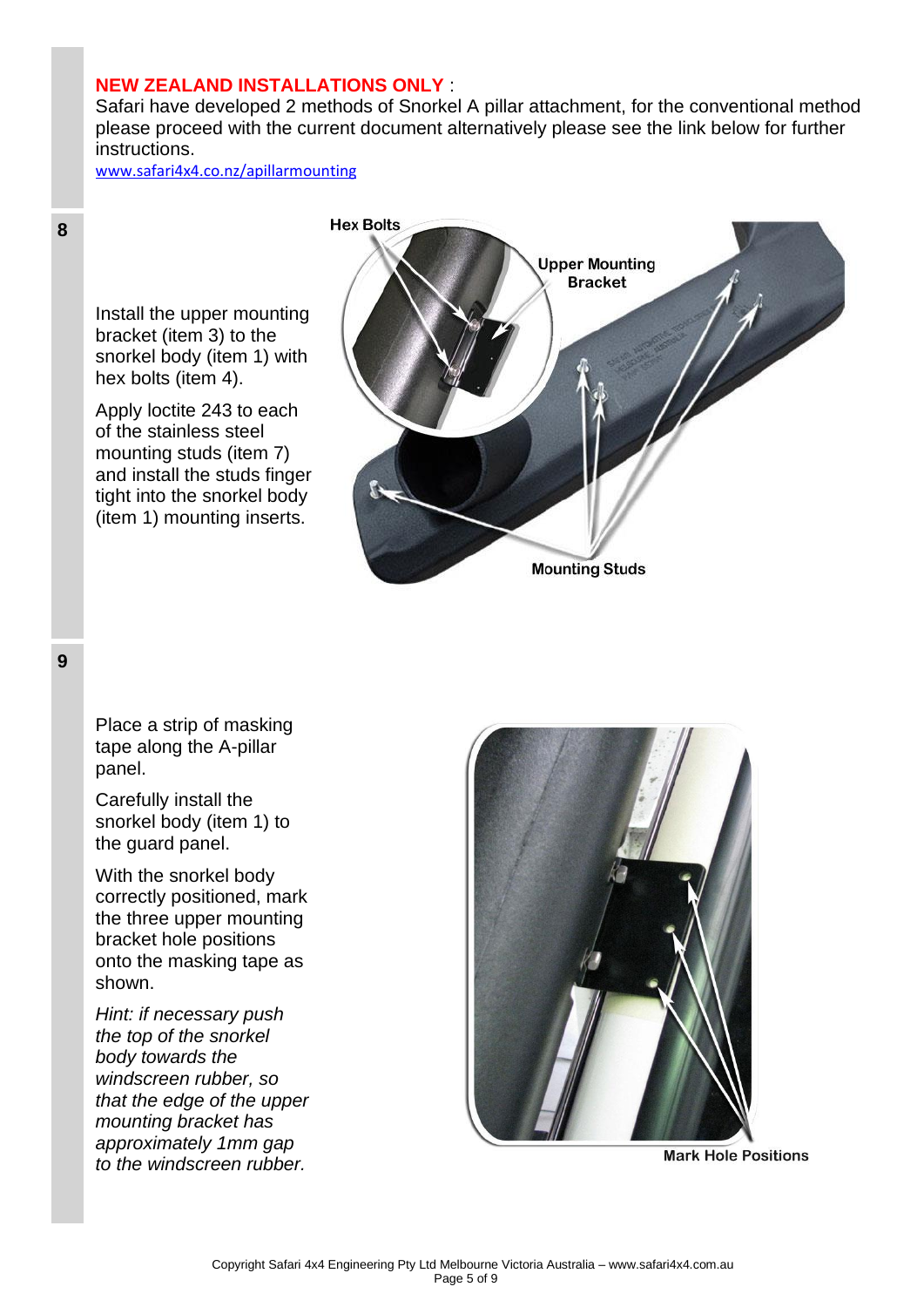Remove the snorkel body (item 1) from the vehicle and remove the upper mounting bracket (item 3) from the snorkel body.

Drill a pilot hole at each of the three marked hole positions. Drill each hole position to 8mm diameter with a step

drill or 8mm drill bit.

Deburr and paint holes to prevent rust.



**11**

Install the plastic inserts (item 6) into the 8mm diameter holes in the Apillar.

Secure the upper mounting bracket (item 3) to the A-pillar with three stainless steel selftapping screws (item 5).

Install the blank-off plate (item 11) and rubber pad (Item 10) to the A-pillar, secure with standard Toyota bolt assemblies removed in step 2.



**Self Tapping Screws** 

**Rubber Pad and Blank-Off Plate** 

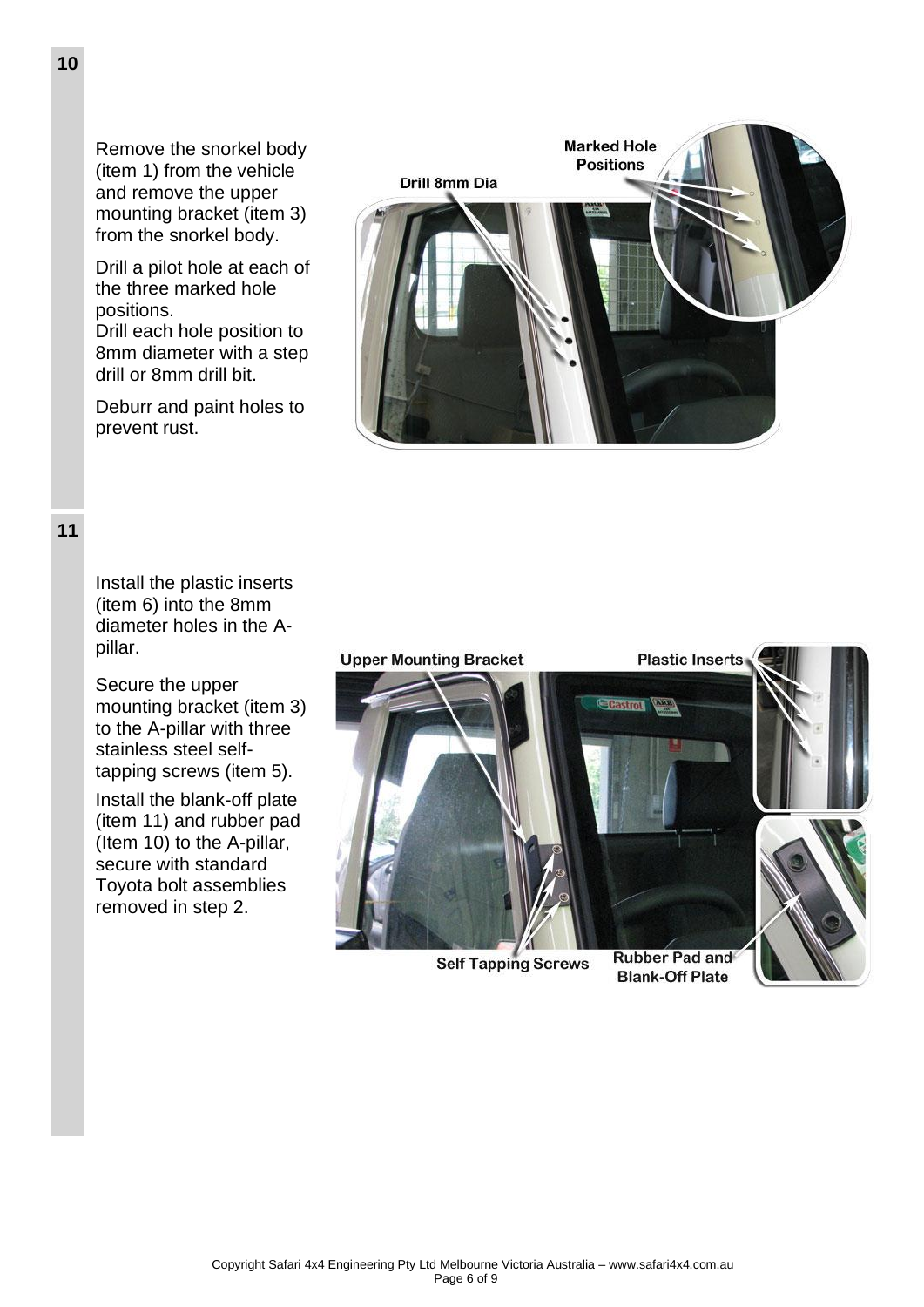Carefully install the snorkel body (item 1) to the guard panel and align the snorkel body to the guard panel and upper mounting bracket.

When correctly aligned, fasten the snorkel body to the guard panel with body washers (item 8) and nyloc nuts (item 9).

Fasten the snorkel body to the upper mounting bracket with hex bolts (item 4).

Install the rubber washer (item 12) to the standard Toyota bolt assembly removed in step 2 and fasten into the lower mount hole in the guard panel.



## **13**

### **INSTALLER OPTION**

The air cleaner housing base contains a drain valve as shown. The drain valve can permit water to enter the air intake.

It is up to the installer to decide whether the drain valve should be sealed.

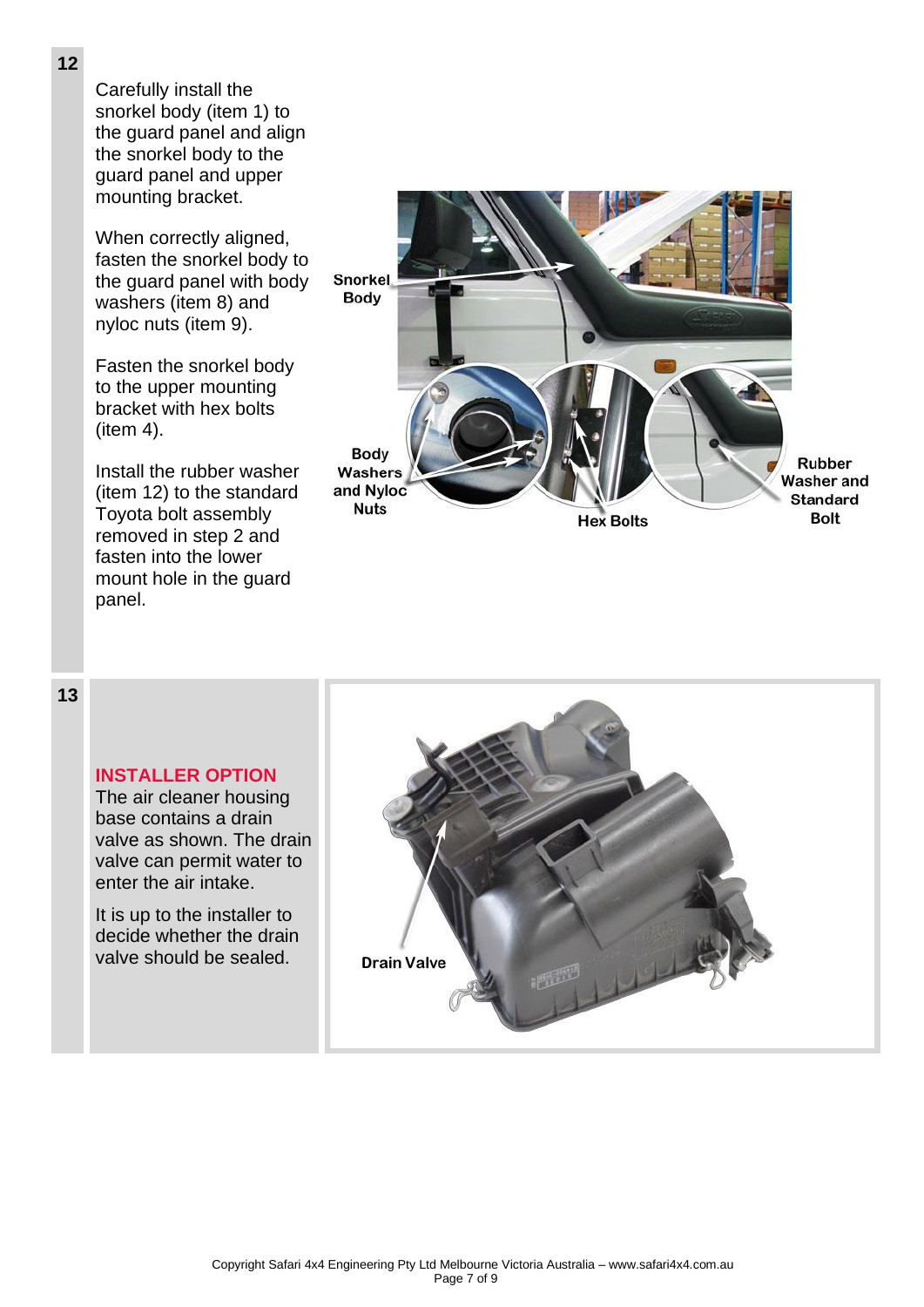Install the air entry hose (item 13) to the air cleaner housing inlet snout and align the moulded part line of the air entry hose to the centre lug on the air cleaner housing inlet snout as shown.

When aligned correctly, secure the air entry hose with a 80/100mm hose clamp (item 14).



# **15**

Loosely install a 80/100mm hose clamp (item 14) onto the air entry hose (item 13) and install the air cleaner base assembly back into position guiding the air entry hose onto the snorkel body outlet snout.

Fasten the air cleaner base with the original mounting hardware.

Orientate and tighten the 80/100mm hose clamp (item 14).

Install the standard air cleaner element, air cleaner lid and any other components removed during the installation process.

80/100mm Hose Clamp

**Air Cleaner Base** 

80/100mm Hose Clamp